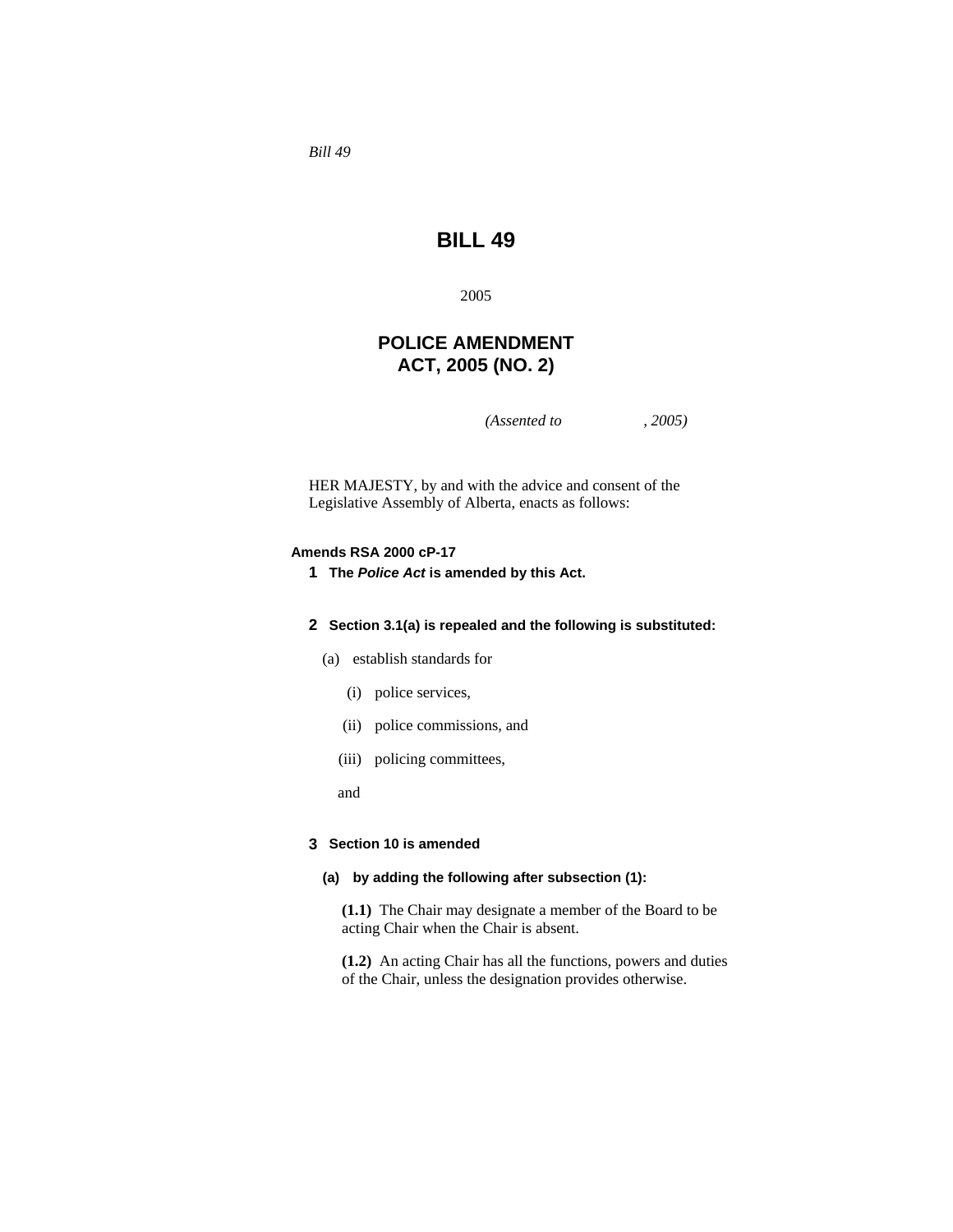**(b) in subsection (2) by striking out** "In the case of illness, absence or other disability of the Chair," **and substituting**  "If the Chair is unable to act as Chair for any reason and is unable to designate a member as acting Chair under subsection  $(1.1)$ ,".

# **4 Section 19(4) is repealed.**

#### **5 The following is added after section 19:**

## **Panels**

**19.1(1)** The Chair may designate any 2 or more members of the Board, which may include the Chair, to sit as a panel of the Board and may direct that panel to conduct any appeal, inquiry or review that the Board may conduct.

**(2)** A quorum of a panel is 2 members.

**(3)** Notwithstanding subsections (1) and (2), where the Chair considers it appropriate to do so, the Chair may designate one member of the Board, which may include the Chair, to sit as a panel of the Board to deal with preliminary or procedural matters incidental to an appeal, inquiry or review. **(4)** A decision made or action taken by a panel is a decision or action of the Board.

**(5)** A panel of the Board may exercise and perform all the powers and duties of the Board under this Act or any other enactment with respect to the matter it is directed to deal with.

**(6)** For the purposes of subsection (5), any reference to the Board in this Act or any other enactment is a reference to a panel of the Board.

**(7)** If the Chair is not a member of a panel, the Chair must designate one of the members of the panel to preside over the panel.

**(8)** When an appeal, inquiry or review is conducted by a panel and one or more members of the panel for any reason do not attend on any day or part of a day, the remaining members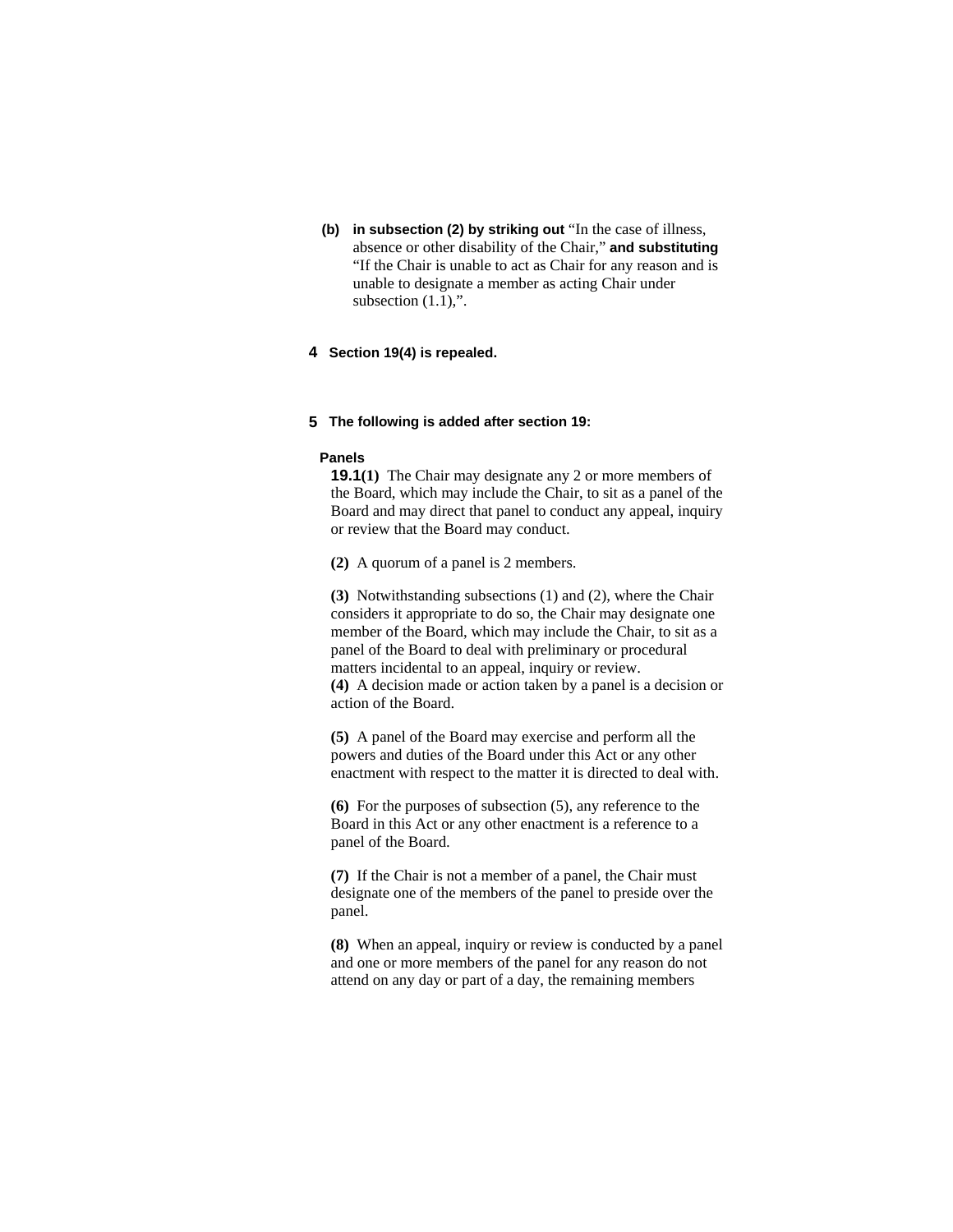present may, if they constitute a quorum, exercise and perform all the powers and duties of the panel with respect to that appeal, inquiry or review.

**(9)** Two or more panels may sit simultaneously or at different times.

# **6 Section 20 is amended**

#### **(a) in subsection (1)**

- **(i) by repealing clause (f) and substituting the following:** 
	- (f) the Board may accept any evidence that the Board considers to be relevant to the determination of the issues and is not bound by the rules of law respecting evidence applicable to judicial proceedings;
- **(ii) by repealing clause (h);**

#### **(b) in subsection (4)**

- **(i) by striking out** "that a party" **and substituting** "that a party or counsel to a party";
- **(ii) by adding** "or where the Board considers an award of costs warranted in the circumstances," **after** "vexatious manner,";
- **(iii) in clause (a) by striking out** "that party" **and substituting** "a party or counsel to a party".
- **7 The following is added after section 20:**

# **Application**

**20.1** The amendments to sections 19 and 20 made by the *Police Amendment Act, 2005 (No. 2)* apply only to inquiries and appeals that commence after the coming into force of that Act.

# **8 Section 46.1 is amended by adding the following after subsection (10):**

**(11)** The costs and expenses that result from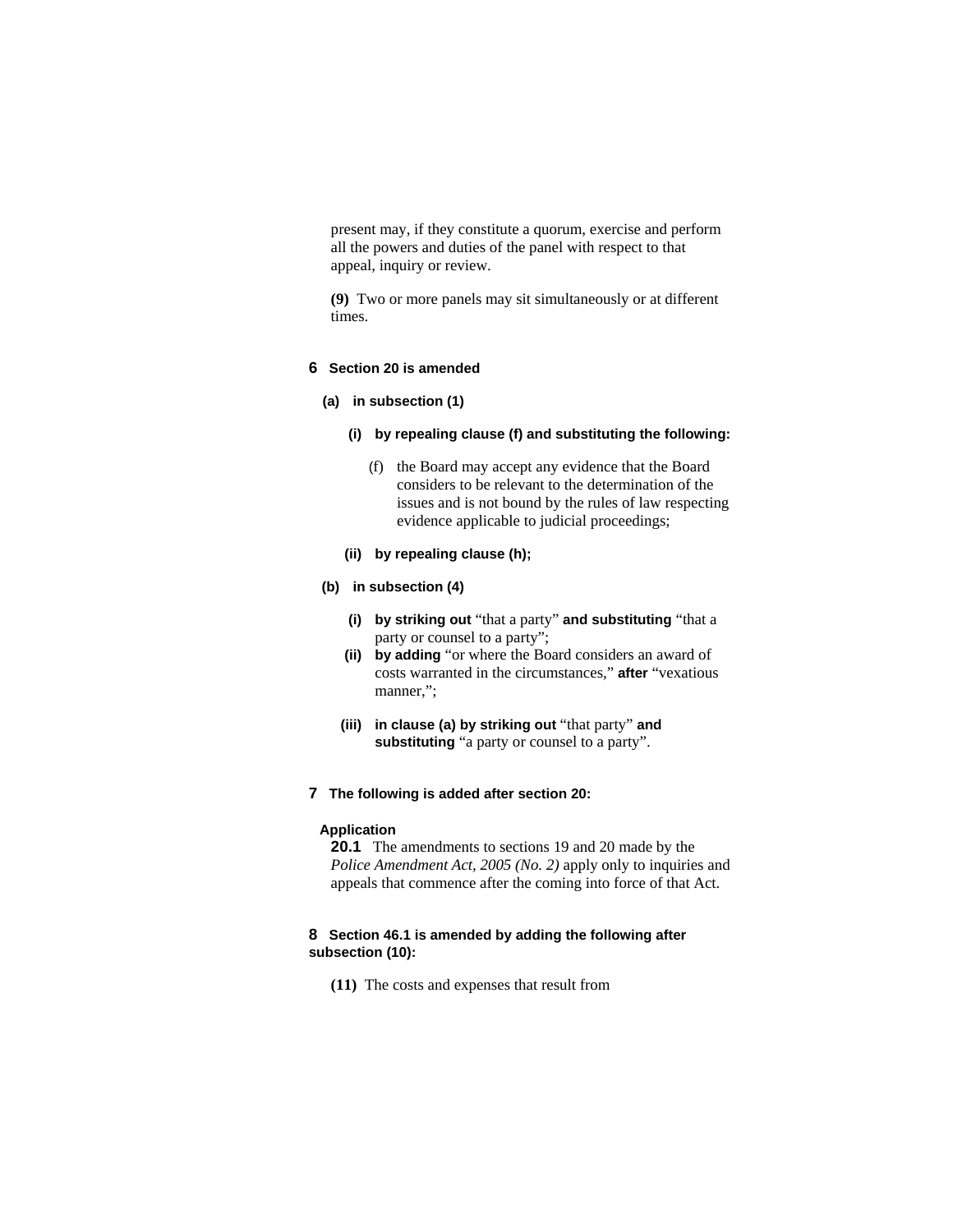- (a) a request or direction made by the Minister under subsection  $(2)(a)$  or  $(b)$  shall be borne by the police service that is the subject of the investigation, unless otherwise directed by the Minister, and
- (b) an appointment by the Minister under subsection (2)(c) shall be borne by the Government of Alberta.

# **9 Section 47(1)(e) and (f) are repealed and the following is substituted:**

 (e) the person conducting the hearing may receive any evidence presented that the person considers relevant to the matter being heard and is not bound by the rules of law respecting evidence applicable to judicial proceedings;

# **10 The following is added after section 47:**

#### **Application**

**47.1** The amendments to section 47 made by the *Police Amendment Act, 2005 (No. 2)* apply only to hearings that commence after the coming into force of that Act.

## **11 Section 61(1) is amended**

- **(a) by repealing clause (b) and substituting the following:** 
	- (b) governing fees and expenses for witnesses attending a proceeding under this Act, including specifying to whom and the circumstances in which such fees and expenses may be paid and prescribing rates of fees and expenses payable to witnesses who qualify under the regulations;
- **(b) in clause (c) by adding** "training of police commissions and municipal policing committees, and the" **after** "this Act, the".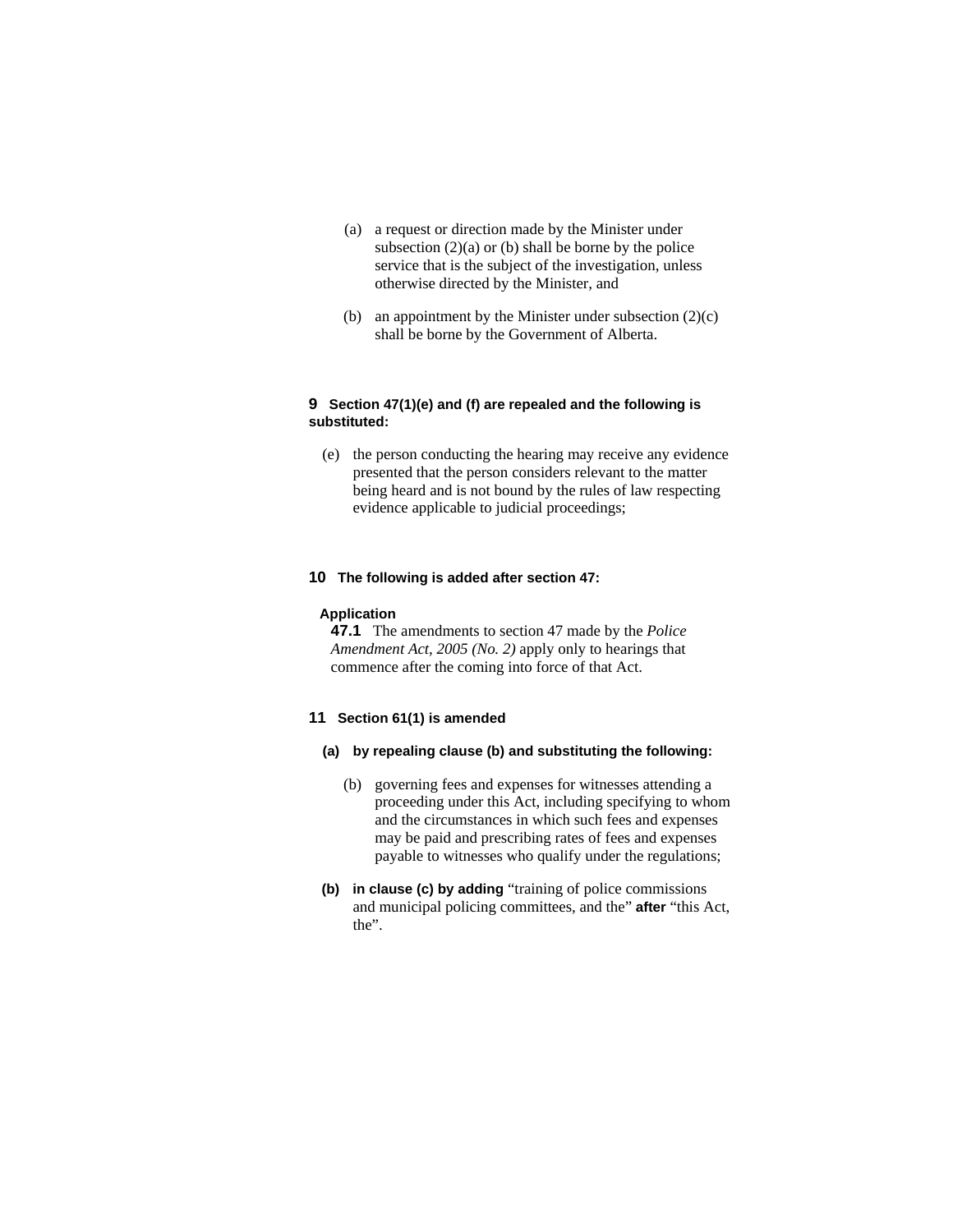**12 Section 62(1)(g) is amended by striking out** "policing" **and substituting** "police services, police commissions and policing committees".

# **Explanatory Notes**

**1** Amends chapter P-17 of the Revised Statutes of Alberta 2000.

**2** Clarifying the areas in which Minister may establish standards. Section 3.1 presently reads:

- *3.1 The Minister may, subject to the regulations,*
- *(a) establish standards for policing, and*
- *(b) ensure that standards are met.*

## **3** Section 10 presently reads:

*10(1) The Lieutenant Governor in Council shall designate one of the members of the Board who is an active member of The Law Society of Alberta as Chair of the Board.* 

*(2) In the case of illness, absence or other disability of the Chair, the member in attendance with the longest period of service on the Board shall act in the place of the Chair.* 

*(3) For the purposes of subsection (2), if 2 or more persons have an equal period of service on the Board, the member in attendance named earliest in the order appointing the members shall act in the place of the Chair.* 

**4** Section 19 presently reads: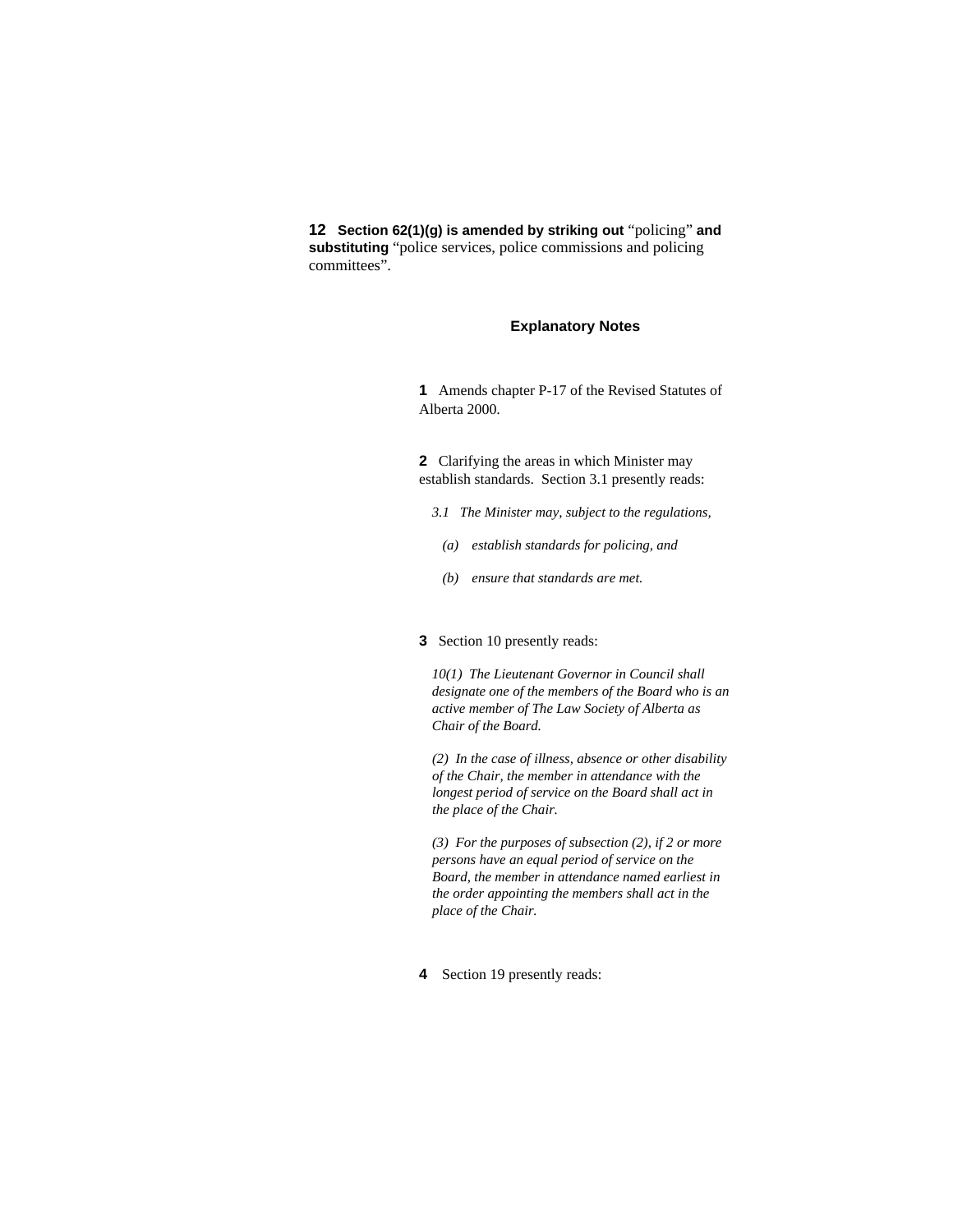*19(1) The Board shall hold meetings as it considers necessary.* 

*(2) The Board may hold sittings and conduct appeals or inquiries at any place in Alberta.* 

*(3) The Chair, or the secretary to the Board at the direction of the Chair, may* 

- *(a) arrange for matters to be set down before the Board;*
- *(b) adjourn matters set down before the Board;*
- *(c) perform the administrative functions that are necessary to enable the Board to carry out its duties under this Act.*

*(4) For the purposes of conducting an appeal or an inquiry under this Act, a quorum of the Board shall consist of 2 members of the Board.* 

**5** Panels.

**6** Relaxes the rules applicable to evidence in appeals or inquiries before the Board; broadens the jurisdiction and discretion of the Board to deal with matters and award costs. Section 20 presently reads in part:

*20(1) For the purpose of conducting an appeal or an inquiry before the Board, the following applies:* 

- *(f) the Board shall receive any evidence presented to it that is relevant to the matter being heard;*
- *(h) the rules of evidence applicable to judicial proceedings apply;*

*(4) If the Board is of the opinion that a party to an appeal or an inquiry has acted in a frivolous or vexatious manner, the Board may*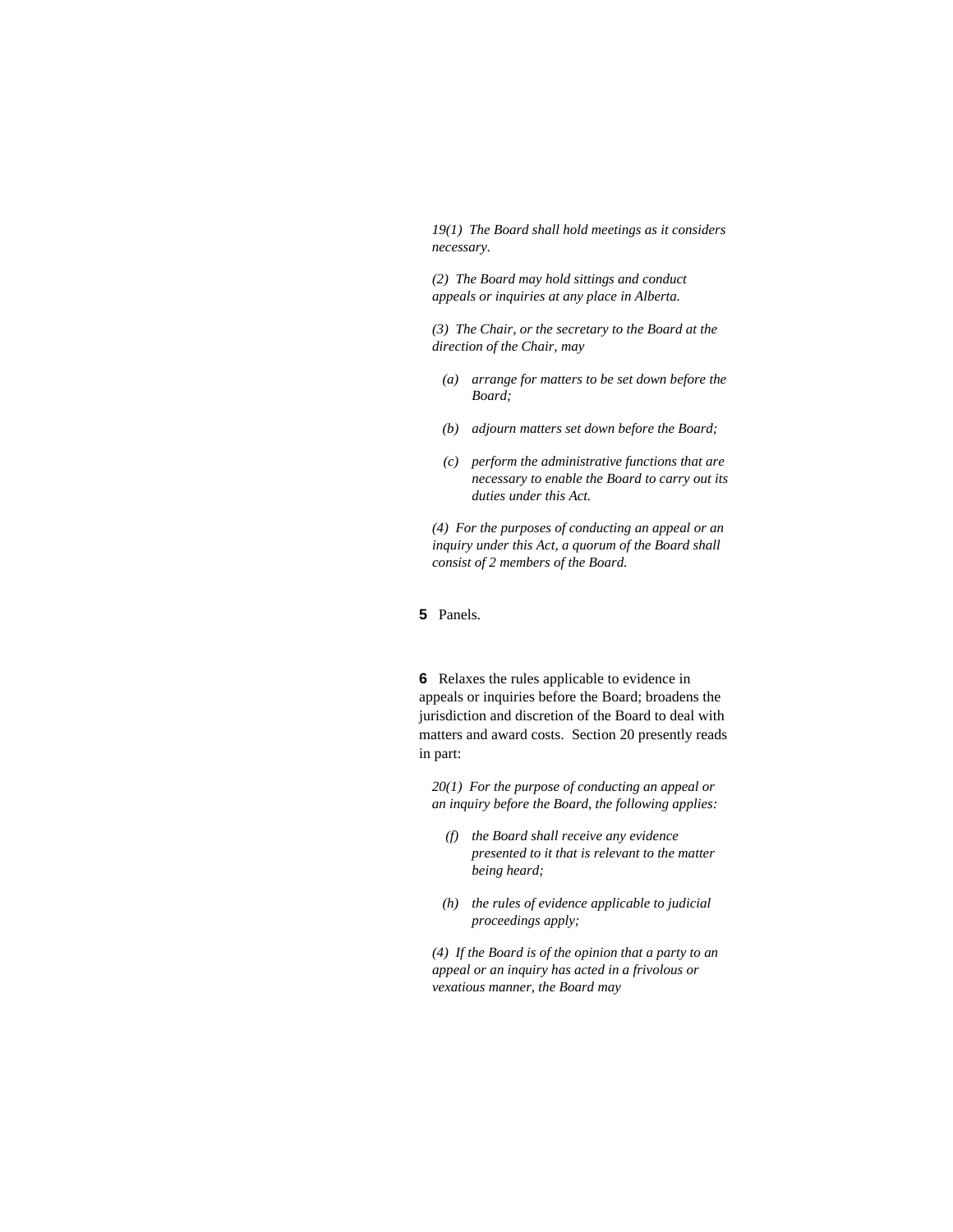- *(a) award costs against that party in an amount considered appropriate by the Board, and*
- *(b) direct that the costs referred to in clause (a) be paid* 
	- *(i) to any other party to the appeal or inquiry,*
	- *(ii) to the Crown in right of Alberta, or*
	- *(iii) partly to any other party to the appeal or inquiry and partly to the Crown in right of Alberta.*

## **7** Application.

**8** Clarifies who is responsible for costs and expenses incurred under this section. Section 46.1 presently reads in part:

*46.1(1) The chief of police shall as soon as practicable notify the commission and the Minister where* 

- *(a) an incident occurs involving serious injury to or the death of any person that may have resulted from the actions of a police officer, or*
- *(b) a complaint is made alleging that* 
	- *(i) serious injury to or the death of any person may have resulted from the actions of a police officer, or*
	- *(ii) there is any matter of a serious or sensitive nature related to the actions of a police officer.*

*(2) The Minister, when notified under subsection (1) of an incident or complaint or on the Minister's own initiative where the Minister becomes aware of an*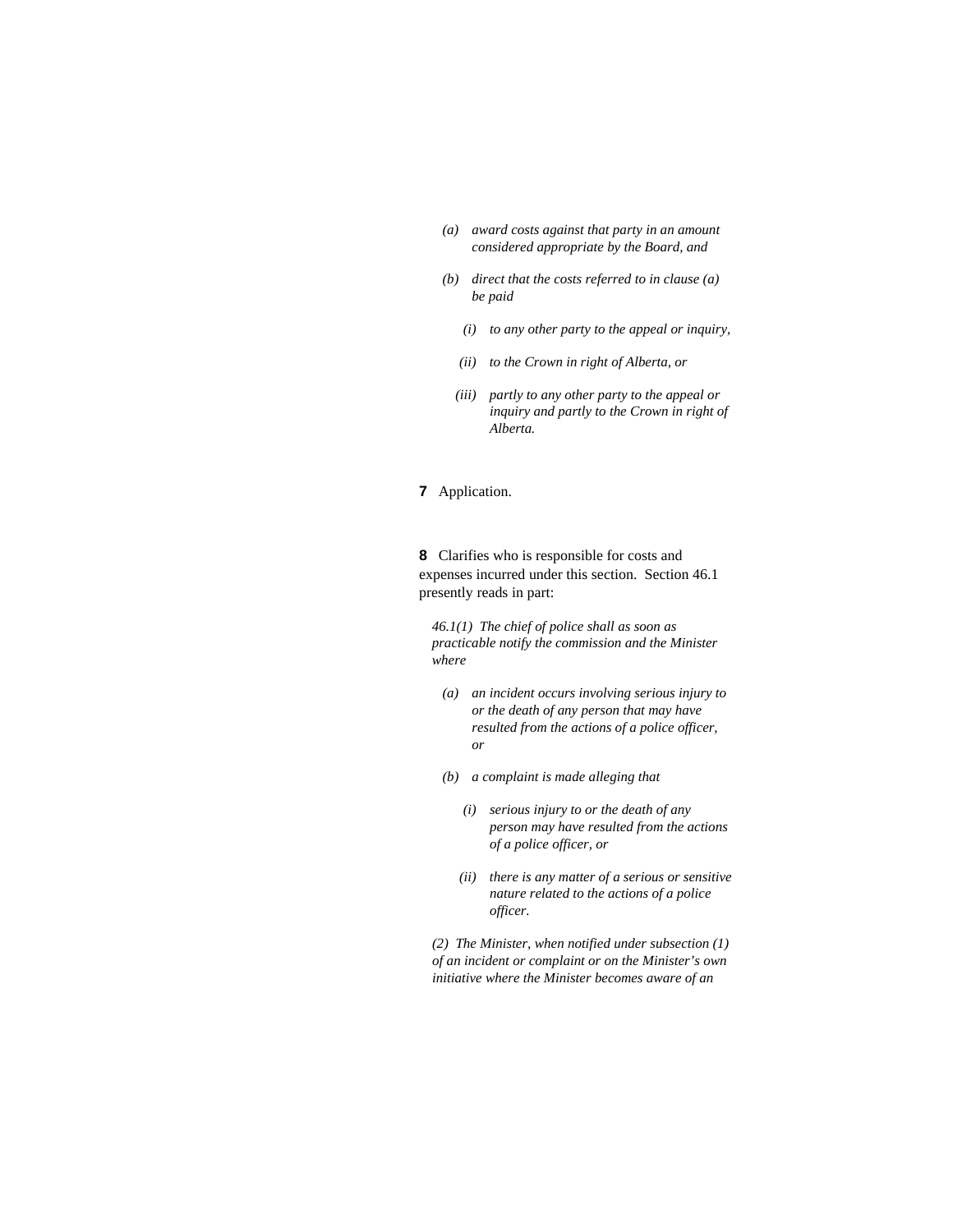*incident or complaint described in subsection (1), may do any one or more of the following:* 

- *(a) request or direct that another police service provide a police officer to assist and advise the police service investigating the incident or complaint;*
- *(b) request or direct another police service to conduct an investigation into the incident or complaint, which may include taking over an ongoing investigation at any stage;*
- *(c) appoint one or more members of the public as overseers to observe, monitor or review an investigation to ensure the integrity of the process of the investigation.*

*(5) The Minister may authorize and provide for the payment of remuneration and expenses to a person appointed under subsection (2)(c).* 

**9** Section 47(1) presently reads in part:

*47(1) Where a hearing is proceeded with under section 45(3) or 46(4), the following applies:* 

- *(e) the person conducting the hearing shall receive any evidence presented that is relevant to the matter being heard;*
- *(f) the rules of evidence applicable to judicial proceedings apply;*

# **10** Application.

**11** Clarifies regulation-making powers with regard to the payment of fees and expenses to witnesses and training of police commissions and municipal policing committees. Section 61(1) presently reads in part: